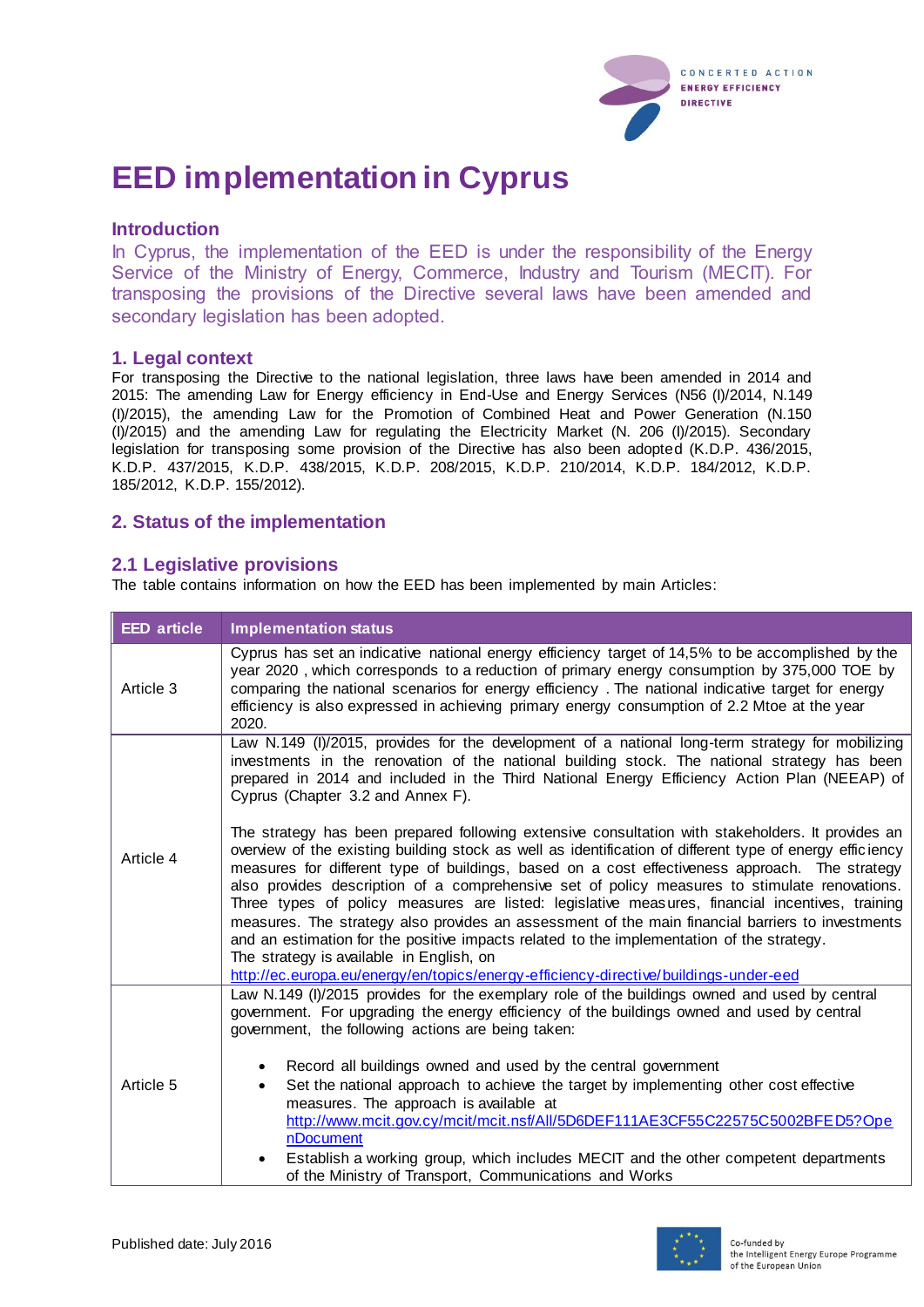

|                       | Ministerial decision approved on the 13 <sup>th</sup> of April 2016, for setting the operational terms<br>$\bullet$<br>and responsibilities of the working group towards the implementation of article 5 of EED<br>Prepare an annual plan for energy renovations<br>$\bullet$<br>Prepare the calls for public tenders for energy renovation<br>$\bullet$<br>Promote measures for behavioral change<br>$\bullet$<br>Utilize 20 mill. Euro of secured European and structural funds of the period 2014-2020 to<br>be used in upgrading the energy efficiency of public buildings<br>Through the co-funded project entitled «Sustainable Energy Development at regional,<br>$\bullet$<br>interregional and cross-border level: Greece - Cyprus 2007 - 2013 - ENERGEIN», four<br>public buildings have been renovated in 2015 to improve their energy efficiency - savings<br>estimated to exceed 50%) |
|-----------------------|----------------------------------------------------------------------------------------------------------------------------------------------------------------------------------------------------------------------------------------------------------------------------------------------------------------------------------------------------------------------------------------------------------------------------------------------------------------------------------------------------------------------------------------------------------------------------------------------------------------------------------------------------------------------------------------------------------------------------------------------------------------------------------------------------------------------------------------------------------------------------------------------------|
| Article 6             | Law N.149 (I)/2015 provides for the purchasing by public bodies, taking into account energy<br>efficiency.<br>A circular was sent to all contracting authorities in the public sector, indicating to them the new<br>purchasing framework related to energy efficiency and guidance on the methodology that can be<br>used by them.<br>A methodology has been agreed between MECIT and other competent governmental authorities,<br>for setting the energy efficiency criteria that must be fulfilled for new rental agreements for public<br>building.                                                                                                                                                                                                                                                                                                                                            |
|                       |                                                                                                                                                                                                                                                                                                                                                                                                                                                                                                                                                                                                                                                                                                                                                                                                                                                                                                    |
| Article 7             | Law N.149 (I)/2015 provides for the development of a national energy efficiency program (NEEP),<br>for setting the national measures for achieving the national target under article 7. The NEEP has<br>been prepared and communicated to the European Commission. It includes measures for<br>improving the energy efficiency in residential, public and tertiary sector, as well as measures for<br>net -metering and smart meters. The national energy efficiency program is currently being<br>updated aiming to incorporate necessary changes and developments.<br>Cyprus NEEP and its update of July 2014 can be found at the Webpage of the European<br>Commission http://ec.europa.eu/energy/en/topics/energy-efficiency-directive/obligation-schemes-<br>and-alternative-measures                                                                                                         |
|                       |                                                                                                                                                                                                                                                                                                                                                                                                                                                                                                                                                                                                                                                                                                                                                                                                                                                                                                    |
| Article 8             | Laws N.149 (I)/2015, N.31(I)/2006, N53(I)/2012 and K.D.P. 436/2015, K.D.P. 437/2015, K.D.P.<br>184/2012 regulate issues related to energy audits and energy management systems. MECIT has<br>approved educational training programs for energy auditors for buildings, industries and transport<br>and provided licenses to energy auditors and energy services provider. Non-SMEs are obliged by<br>the law to perform energy audits. In this framework, MECIT has prepared a preliminary list of non-<br>SMES and monitors the implementation of this obligation. SMEs are encouraged to perform<br>energy audits. For this purpose informative measures and financial schemes are available for<br>promoting energy audits, energy management systems and energy efficiency investments in<br>SMEs.                                                                                             |
| Articles 9,<br>10, 11 | Laws N.149 (I)/2015 and N. 206 (I)/2015 and K.D.P. 208/2015 regulates issues related to<br>metering, billing information and the allocation of cost to metering and billing information. MECIT<br>is about to initiate a study for examining the economic feasibility and technical suitability for<br>installing individual consumption meters in multi-apartment and multi-purpose buildings.                                                                                                                                                                                                                                                                                                                                                                                                                                                                                                    |
| Article 12<br>and 17  | Law N.149 (I)/2015 provides for information and training issues. Various measures are taken by<br>MECIT and other organizations, such as the Cyprus Energy Agency, aiming to enhance the<br>dissemination or adequate information to schools, households, enterprises and to financial<br>institutions. MECIT is about to initiate a study in order to design an Energy Efficiency Awareness<br>Campaign in the Republic of Cyprus.                                                                                                                                                                                                                                                                                                                                                                                                                                                                |
| Article 13            | Law N.149 (I)/2015 provides for penalties any non-compliances to the provisions of the Law and<br>the relevant secondary legislation.                                                                                                                                                                                                                                                                                                                                                                                                                                                                                                                                                                                                                                                                                                                                                              |

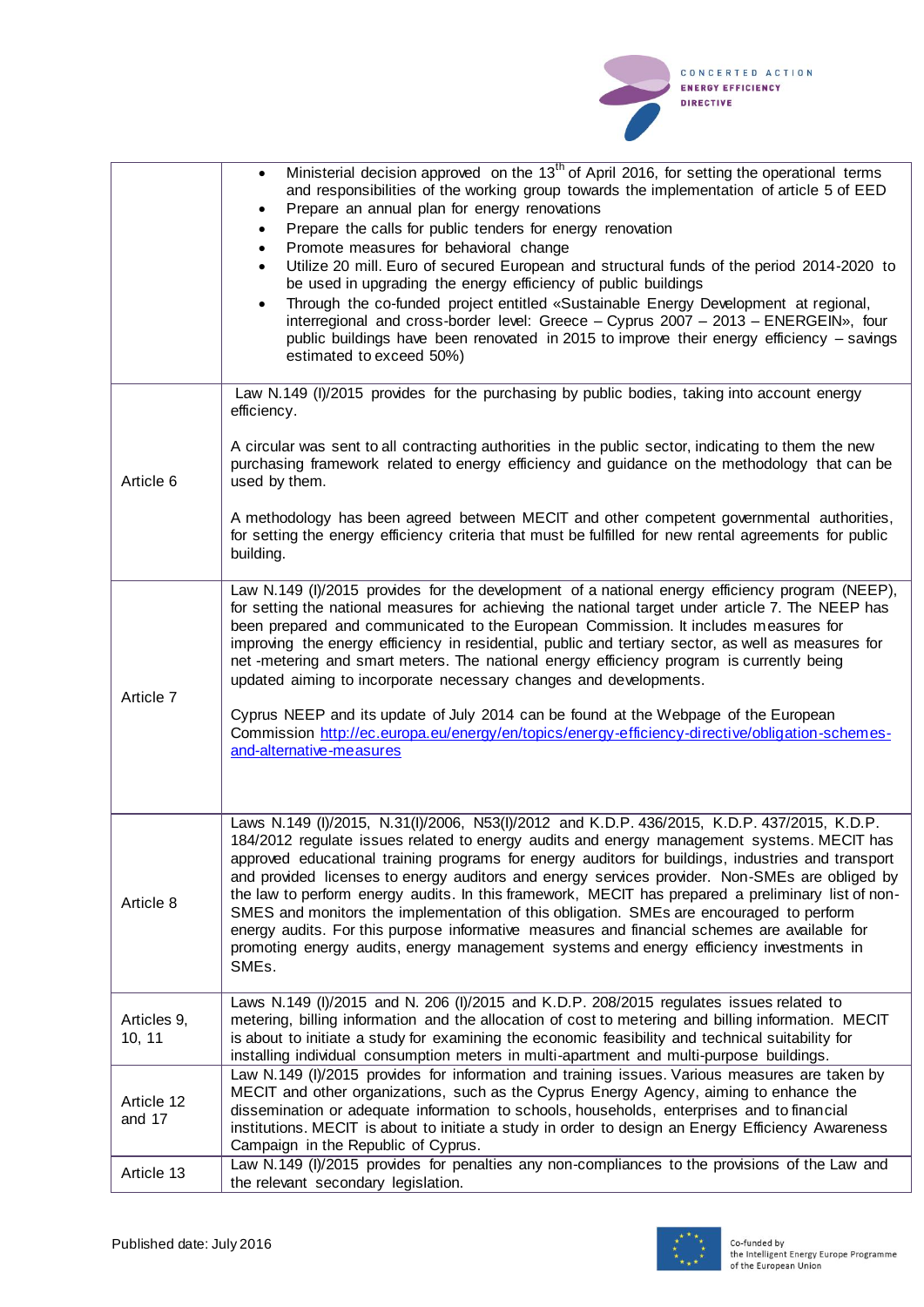

| Article 14 | Laws N.150 (I)/2015 and N. 206 (I)/2015 regulate issues related to the promotion of efficiency in<br>heating and cooling. MECIT has completed the comprehensive assessment on the potential of<br>application of high efficiency cogeneration and efficient district heating and cooling. The national<br>exemptions to paragraph 5 have been communicated to the Commission in December 2013.                                                                                                          |
|------------|---------------------------------------------------------------------------------------------------------------------------------------------------------------------------------------------------------------------------------------------------------------------------------------------------------------------------------------------------------------------------------------------------------------------------------------------------------------------------------------------------------|
| Article 15 | Laws N.150 (I)/2015 and N. 206 (I)/2015 regulate issues related to energy transformation,<br>transmission and distribution.                                                                                                                                                                                                                                                                                                                                                                             |
| Article 16 | Laws N.149 (I)/2015, N.31(I)/2006, N53(I)/2012 and K.D.P. 184/2012 and K.D.P. 210/2014<br>regulate issues related to qualification and accreditation schemes. Such schemes are already in<br>place for energy auditors and energy service provides. More schemes are about to be launched<br>for energy manages and for installers of energy related building elements.                                                                                                                                 |
| Article 18 | Laws N.149 (I)/2015, N64(I)/2014 and K.D.P. 210/2014 regulate issues related to energy<br>services. The legislation in place sets, amongst others, the qualification scheme for energy<br>service companies (ESCOs), minimum elements to be agreed at the energy performance<br>contracting and the procedure that has to follow for verifying savings. Pilot projects are planned<br>for energy efficiency in public buildings and street light utilizing ESCOs and energy performance<br>contracting. |
| Article 19 | Laws N.149 (I)/2015 regulates issues for others measures to promote energy efficiency. In this<br>framework, MECIT in cooperation with JRC, are executing a study that will examine, amongst<br>other, the split incentives between tenant and owners of building for energy efficiency<br>investments. Upon the completion of the study, MECIT will prepare secondary legislation.                                                                                                                     |
| Article 20 | Its provisions are being implemented since they are in line with existing legislation (Laws<br>N33(I)/2003, N112(I)/2013)                                                                                                                                                                                                                                                                                                                                                                               |
| Article 21 | K.D.P. 438/2015 regulates issues related to the conversion factors                                                                                                                                                                                                                                                                                                                                                                                                                                      |

#### **2.2 Non- Legislative provisions**

The non-legislative measures currently in place are:

- 1. Implementation of energy efficiency measures in the buildings occupied and used by the central government including deep renovations, utilizing EU structural and cohesion funds. A working group has been established between the Ministry and the Public Works Department (Ministry of Transport and Works) for this purpose, financing of EUR 20 million has been secured for the period of 2014 – 2020.
- 2. Operation of the financing scheme "Save Upgrade", which is the main incentive in upgrading the energy efficiency of the existing private sector's buildings. It is co-financed by EU funds and it targets deep renovation of households and buildings used or owned by small and medium size enterprises. The scheme promotes simultaneously all policy objectives, such as the involvement of qualified experts and auditors, extensive use of the Energy Performance Certificates by the market, the promotion of NZEBs, as well as higher subsidies for vulnerable consumers.
- 3. Promotion of projects of energy efficiency in street lighting utilizing national funds.
- 4. Pilot projects for high efficient heat and power generation, utilizing EU structural and cohesion funds.
- 5. Pilot projects for energy efficiency in public buildings and street light utilizing ESCOs and energy performance contracting.
- 6. Implementation of pilot projects for energy efficiency in public buildings in the framework of the co-funded EU Programs.
- 7. Implementation of measures in transport sector, utilizing EU structural and cohesion funds.
- 8. Promotion of Pilot Projects for installing smart meters.
- 9. Provision of information and training to the public sector aiming to raise awareness on more efficient energy use.
- 10. Certification of professionals in the field of energy efficiency.
- 11. Provision of information / education to energy professionals and final consumers about energy efficiency. This is done through the publication of promotional material and workshops, as well as the organization of exhibition fairs such as the "SAVENERGY" exhibition which takes place